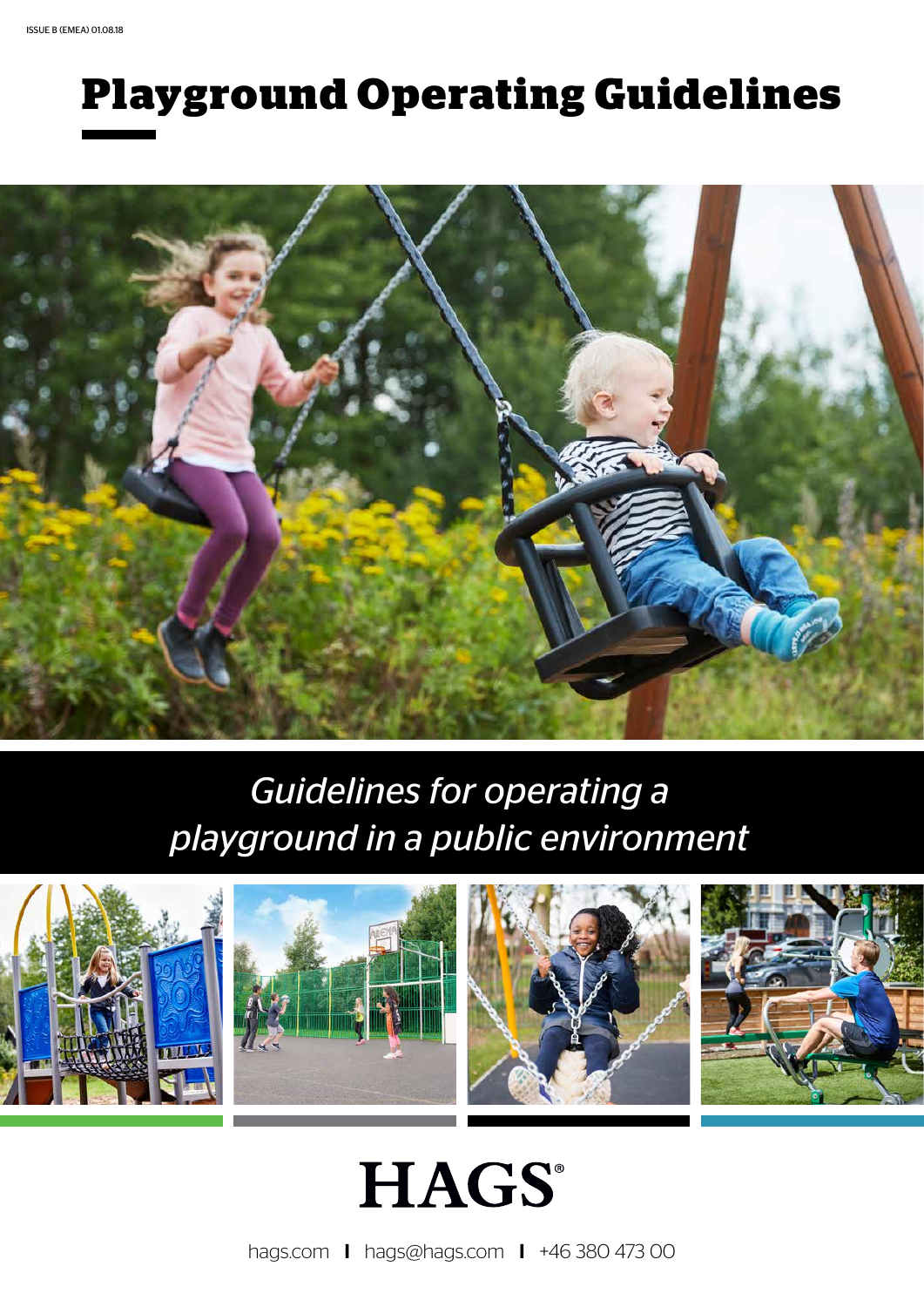# **Guidelines for Operating a Playground in a Public Environment**

*Equipment installed in public areas shall fulfil the requirements from a valid published standard, which shall be ensured throughout the lifetime of the equipment. There are different types of equipment, e.g. playground, outdoor fitness, parkour, park and urban furniture, roller sports etc., which will require safety management. This guide for the operational management will help provide general information that can form the basis to operate the equipment or facilities.*

National laws and local regulations shall always be considered for the place where the facility is installed, as these can vary according to the type of facility and where it is. It should also be noted that the supplier's product warrantees and certification will only be valid when the equipment is installed and maintained according to instructions provided.

The Product Safety Act, within the EU, requires that products supplied in a public environment should be safe. Regardless of when equipment is provided, its ongoing safety must always be assured. Under this Act, the primary route suggested is by ensuring the equipment is in accordance with a published valid standard\*. This requirement applies regardless of where the equipment is provided or when the equipment is installed. Although the latest published Standard should always be referenced, it does not automatically mean that older products supplied in accordance with previous versions are unsafe, if they are not completely in accordance with the latest requirements.

\* Standards that may be referred to;

- Playground EN 1176
- Multi-Sport EN 15312
- Outdoor Adult Fitness EN 16630
- Wheeled Sport EN 14974
- Parkour EN 16899









### **2**

# **HAGS**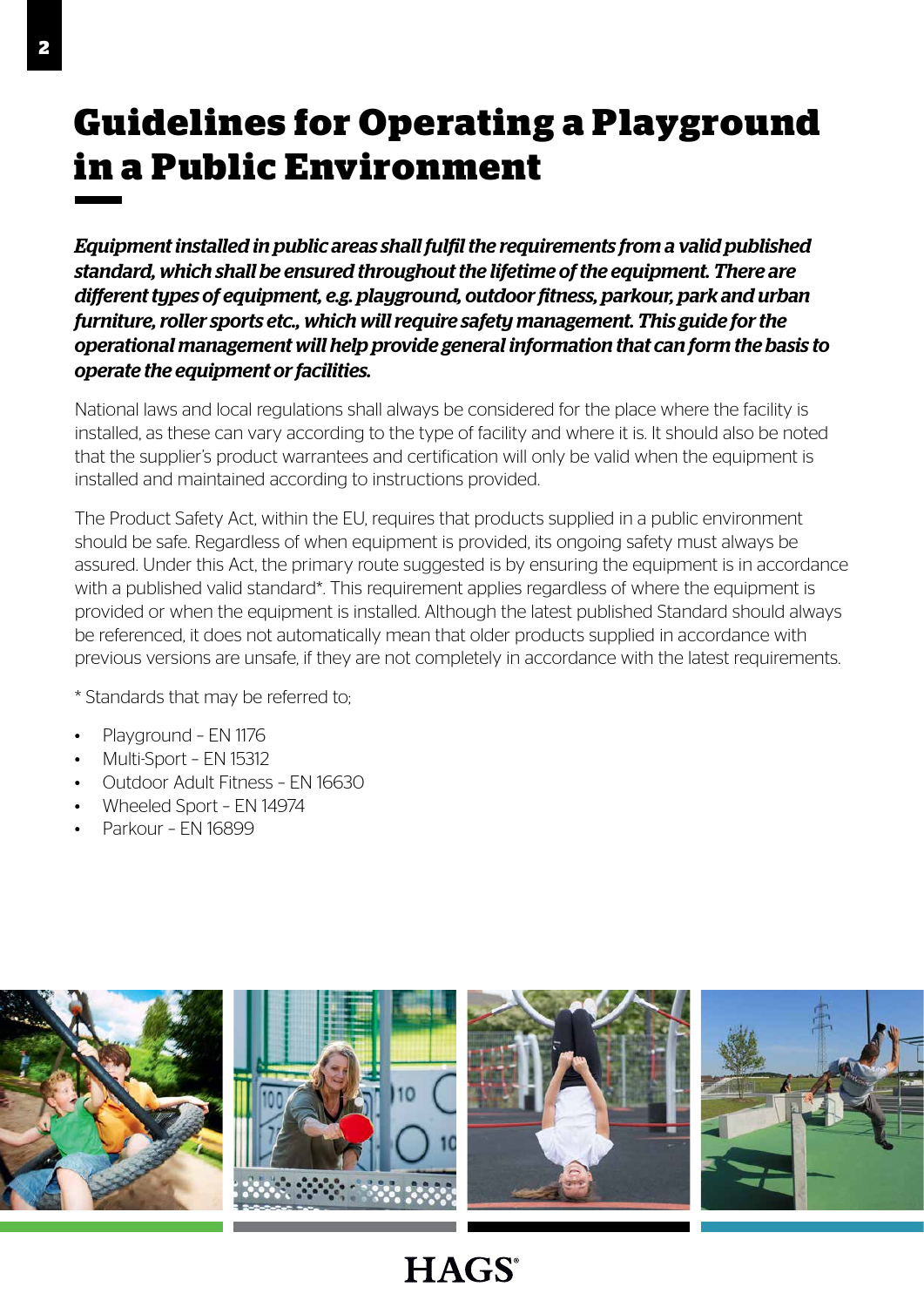### **General**

Procedures related to design procurement, operation, installation, maintenance and inspection shall be established. As required, consideration shall also be given to the local environment, including; extreme weather conditions such as heat, cold, rain, location, wind or high use areas, local use factors or where vandalism is common place.

### **Risk/Benefit Assessment**

The principles of safety management are applicable both to workplaces in general, as well as to play provision. However, the balance between safety and benefits is likely to be different in the two environments. In Play, exposure to some degree of risk may be of benefit because it satisfies a basic human need and gives children the chance to learn about risk and its consequences in a controlled environment.

This principle holds for all facilities that offer opportunities for user development. It is important to ensure that a distinction is made between 'good' risks that provide these developmental opportunities and 'bad' risks, which do not. Good risks should be apparent and foreseeable to the user, so users can make an assessment for themselves as to whether to attempt the particular challenge that is offered. Bad risks on the other hand are likely not to be easy for the user to assess and with limited benefit.

Playground equipment and other installed products within the playground shall be properly maintained to reduce the risk for accidents.

The process of a Risk/ Benefit Assessment (RBA) provides a tool for identifying good risks and bad risks to ensure any controls are appropriately applied, and a priority is established where more than one issue is identified for improvement.

### **Design Procurement**

All public facilities need proper design consideration to ensure the equipment/products and ground surfaces selected, are those that best fit with the needs of the target users and the facility fits well into the wider environment.

To lead the design process, it is important to identify the target user groups of the facility. Particular consideration should be given to ensuring the facility is as inclusive as possible, providing opportunities for users of all different abilities. Access routes to the facility are also important to ensure they do not include barriers to less able users. For more information see CEN/TR 16467

Where considering children's play equipment in particular, it is important that these facilities are provided with some clear separation from other recreational provision that may include greater risks to children, should they misuse the products in a way not intended. Examples of other provision would be Roller Sports, Parkour and Fitness etc. For more information see CEN/TR 16879.

This separation can be provided in a number of ways and will help ensure they are not confused as being provided for children's spontaneous play. For more information please see CEN/TR 16879.

Other risks within the local environment, such as roads and suitable access points must also be taken into account to form part of any project brief, together with the results of local community consultation.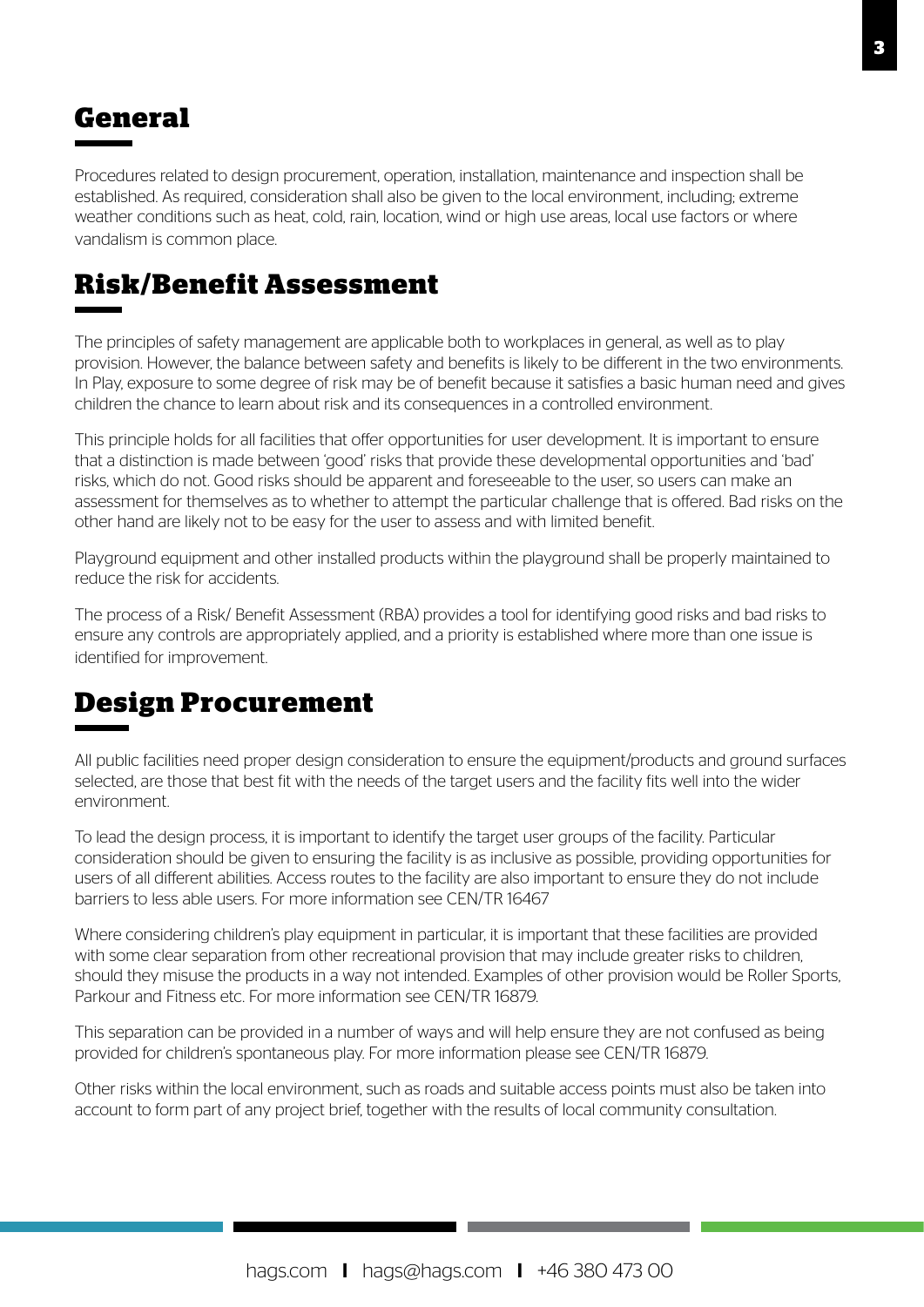### **Operation**

#### **General**

All public equipment/facilities shall be included in an Operational Plan. This Operational Plan should describe procedures for maintenance, inspection and operation. An Operation Plan should include all equipment / facilities that are in the same area of Operator responsibility, with links to other neighbouring areas of responsibility, where appropriate. For example, these could be segregated by; area around apartment building, district in a town/municipality or all equipment in the town/municipality. The overriding objective is always to ensure the safety of the equipment/facilities throughout its lifetime, as required by local, national or European laws, applicable standards and community expectations.

#### **Operations manager**

The Operator must determine the appropriate system in the organization that ensures the on-going safety of the equipment, for as long as it is provided and make this available as an Operational Plan.

The person responsible for the operation must ensure that the documentation for the equipment is kept in a satisfactory manner and is readily retrievable.

The person responsible for operational management shall periodically and at least once a year, review the effectiveness of the Operational Plan and if necessary make changes to improve its effectiveness.

#### **Personnel**

Personnel performing specific functions within the Operational Plan, for the different tasks, shall have the necessary and appropriate experience and competence. Personnel shall receive adequate information regarding their duties, authority and responsibilities.

The necessary competence level is dependent on the task and training may be required.

#### **Documentation**

Documentation should include: delivery documents, assembly instructions, delivery dates, inspection reports/protocols, product test certificate valid at the date of delivery, maintenance instructions, operating procedures, a post installation inspection report (if requested) and information regarding personnel qualified to perform the tasks, according to the established operating procedures. This should be completed for all parts of the provision, including equipment and impact attenuating surfaces.

#### **General safety measures/signage**

At every facility there shall be an information sign stating:

- Telephone emergency (SOS 112)
- Telephone number, unit for operation and maintenance
- The place where the equipment is installed
- Address location
- Other relevant information:
	- Any specific Information on the products provided
	- Some types of facility, for example adult fitness products will require specific warnings and information to be provided
	- Equipment intended user of age.

# $HAGS^*$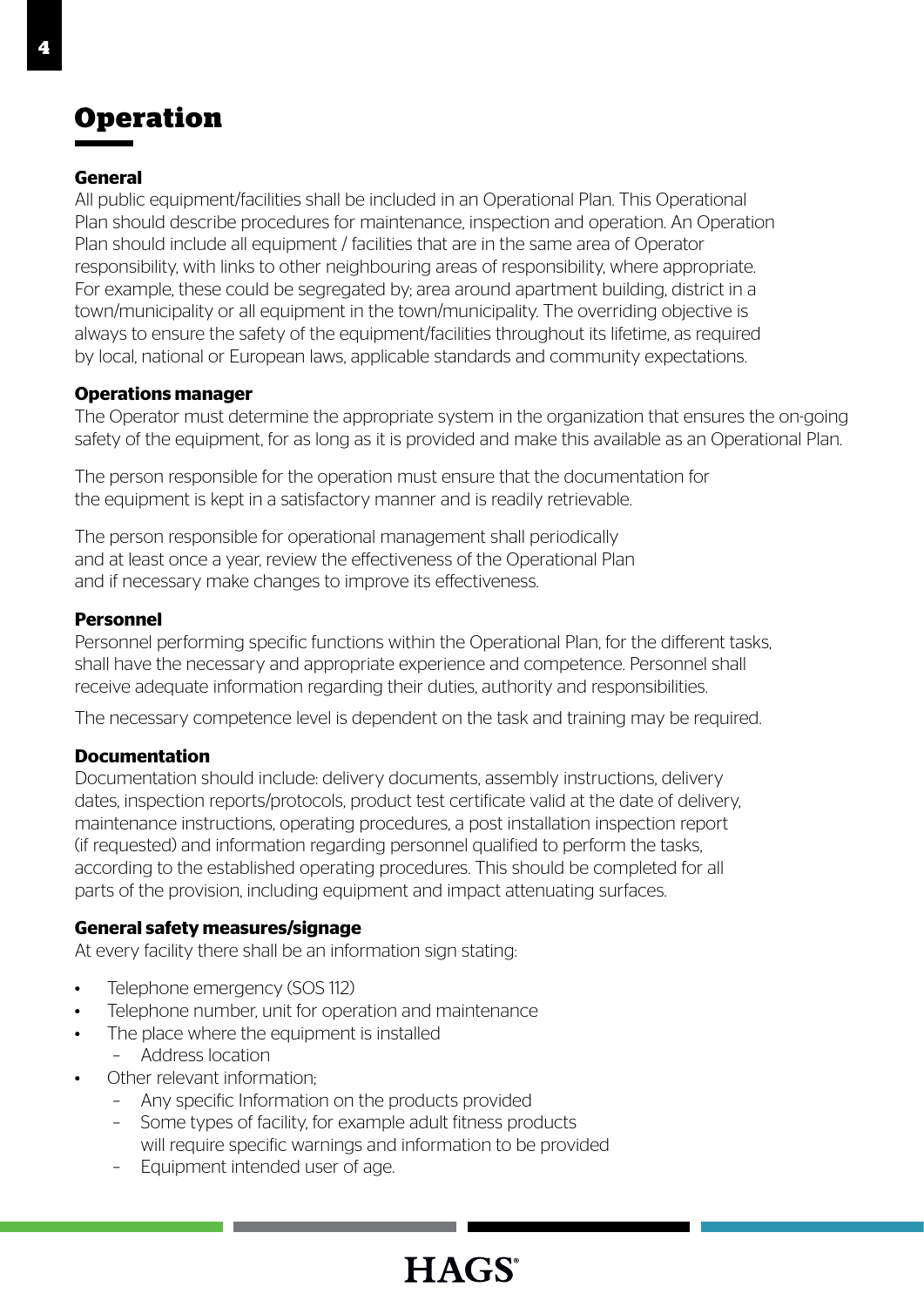#### **Identified defects**

Generally, defects can be categorised at 3 levels; being high, medium and low priority, with the aid of a risk/benefit assessment. Those of low priority can be handled through routine maintenance. However, those of medium or high priority will need specific attention, which in the case of high priority may need to be immediate. If this is not possible, the equipment should be secured against use e.g. by immobilization or removal.

#### **Injuries/accidents**

Information regarding accidents/damage reported to the Operations Manager should be recorded and contain at least the following information:

- The time when the accident occurred (date and time)
- Weather conditions
- The injured persons age, sex, clothing and footwear
- On which area of the specific product, the accident occurred
- Number of children who were involved at the time of injury
- Description of the accident:
- Injury sustained including part(s) of body affected
- Extent of damage
- Witness statements
- Actions taken;
	- Any recommended changes implemented due to the accident

#### For information and if necessary, this report should also be sent to the supplier/distributor of the equipment/facility.

#### **Personal safety**

Undertaking of repair work that may compromise the safety of staff and users should be avoided during times when the facility is in operation. Where required, the area should be secured against access from the general public and specifically children, until repairs are completed.

#### **Equipment alterations**

Alterations to parts of the equipment or structure that could affect the essential safety of the equipment should only be carried out after consultation with the manufacturer or a competent person. In some cases, issue of a new product test certificate or site inspection report for the equipment may be recommended, where a change is included from the original documents obtained.

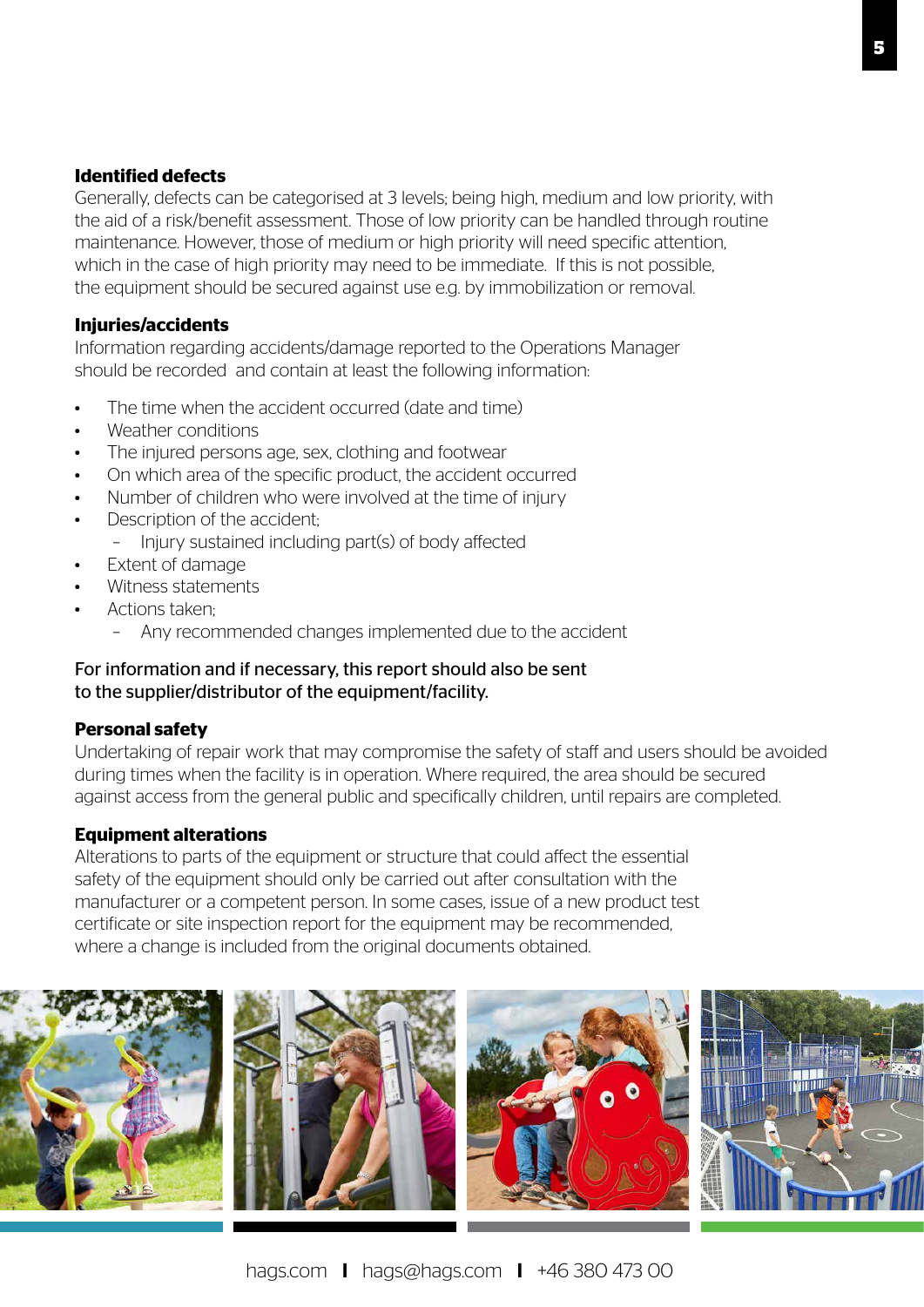## **Installation**

#### **General**

All required information should be compiled prior to installation. Information necessary for the installation will include, for example; position on site, space requirements, anchoring depth, choice of ground surface material, assembly instructions, possible need of a machine for excavation, unloading truck or other assistance during installation program. Depending on the vehicle access to the chosen site, different installation solutions at different costs may be required.

Assembly of all types of equipment/facilities shall always be done using the provided assembly instructions from the supplier.

#### **Excavations/fillings**

Prior to finalising the final position for the equipment, an assessment of the existing site should be completed. This will include checking for;

- Ensure there are no cables or other services that are in the ground where excavation will be required.
- Ensure there are no overhead cables, mast or similar that could restrict the height of the facility or its access.
- Ensure any existing trees or other natural features are protected, where required.
- Ensure any existing site gradients will not affect any requirements for equipment ground clearances or its use.
- Ensure the existing soil does not contain any contaminates that could create a hazard to users of the facility or those installing.
- Ensure a suitable assessment of the existing soil materials is carried out.
- Where required, suitable site drainage may also need to be provided.
- Backfill shall be made in such a way that there is no risk for subsidence.
- Correct backfill material shall be selected, depending on the material chosen for the impact attenuating surface, where this is required.

#### **Safety**

The public must be prevented access to the installation area (please see local or national Code of Practice and safety regulations) until any work on the facility is completed and installation inspection is complete. It also includes the areas of the facility that are to be provided with special surfaces.

#### **Cast in place**

All concrete work must be performed by personnel with the appropriate competence and in the right way.









## **HAGS**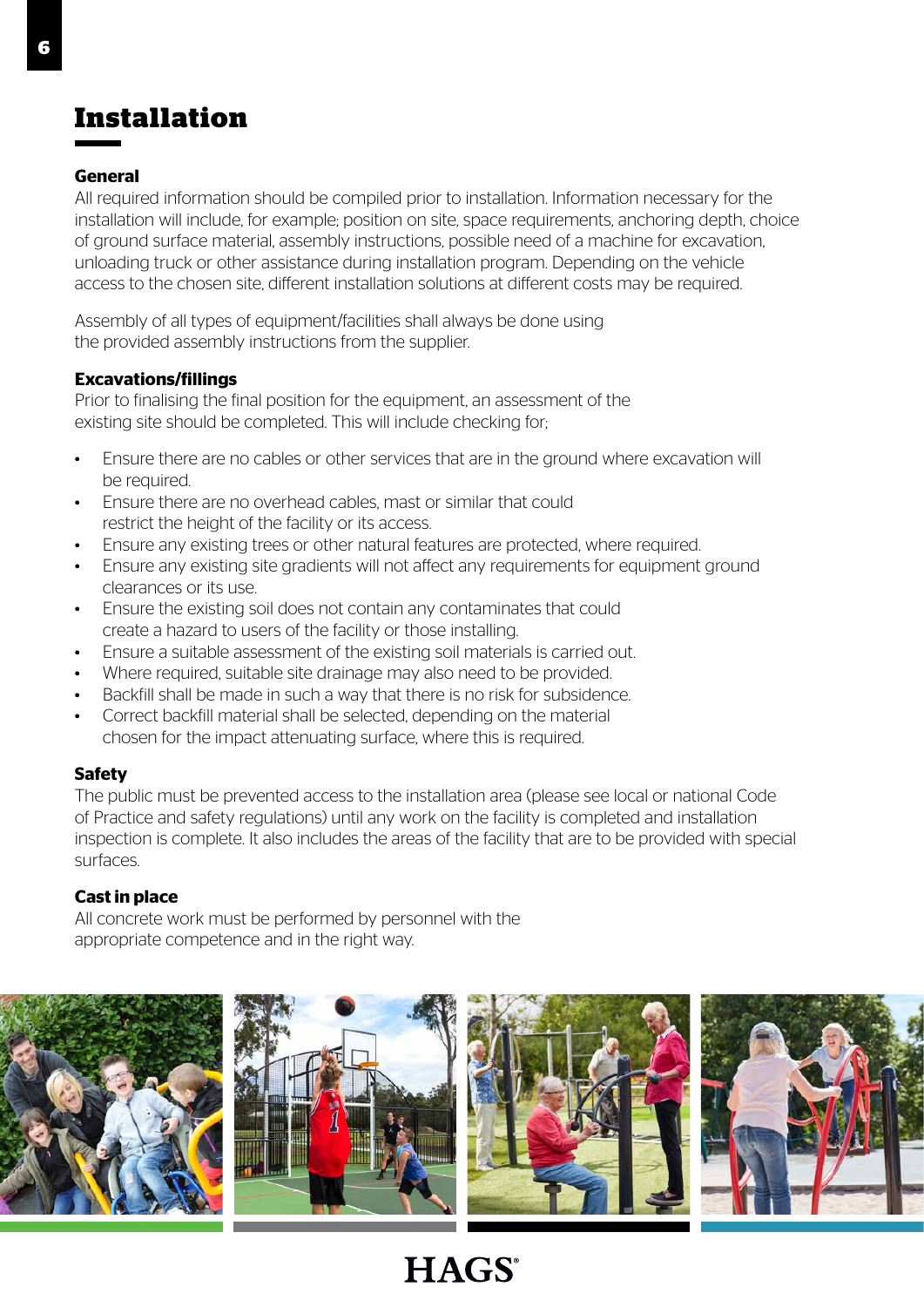#### **Surface**

All equipment must be provided with a suitable surface, which will vary depending on the requirements according to each type of equipment. In particular, for play equipment products, the material shall in most of cases have some impact attenuation, which reduces the risk of head injury resulting from falls. Specific material selection should be based on the functional and standard requirements. Different surface options will require different levels of ongoing maintenance, which must be understood and planned for, prior to selecting.

Requirements regarding user and supervisor accessibility of the equipment shall always be considered. For more information, please see CEN/TR 16467.

#### **Installation inspection**

After completion of the installation and landscaping a 'Post Installation Inspection' for safety, function and to confirm correct assembly, should be carried out. Any significant deficiencies should be corrected before the equipment is made available for use.

Assembly instructions shall be retained and safely filed in accordance with the Operational Plan.

### **Inspection and Maintenance**

The Operational Plan will need to include a schedule for Inspection and Maintenance and who has the 'Maintainer' responsibility. Different requirements will be applicable for different types of product/facility, which should be advised by the equipment suppliers. In general, those products of a dynamic nature will likely require a higher level of maintenance, including the periodic replacement of consumable parts. A robust Inspection and Maintenance program will not only help sustain the safety of provided facilities, but also ensure any wear or damage is repaired promptly in accordance with product warranty requirements.

It is generally recommended that three levels of inspection are planned for;

- 1. Visual inspection (daily or weekly depending on user frequency, and risk of vandalism)
- 2. Operational recorded inspection (at least four times per year depending on user frequency, risk of vandalism and weather conditions)
- 3. Annual inspection by a competent person. For more information on competence required for playground inspection, see CEN/TR 17207.

The supplier of the products/facilities should always provide an Inspection and Maintenance document that will form the basis for the Operational Plan. However this may need to be modified, based on local factors such as user frequency, risk for vandalism or weather conditions.